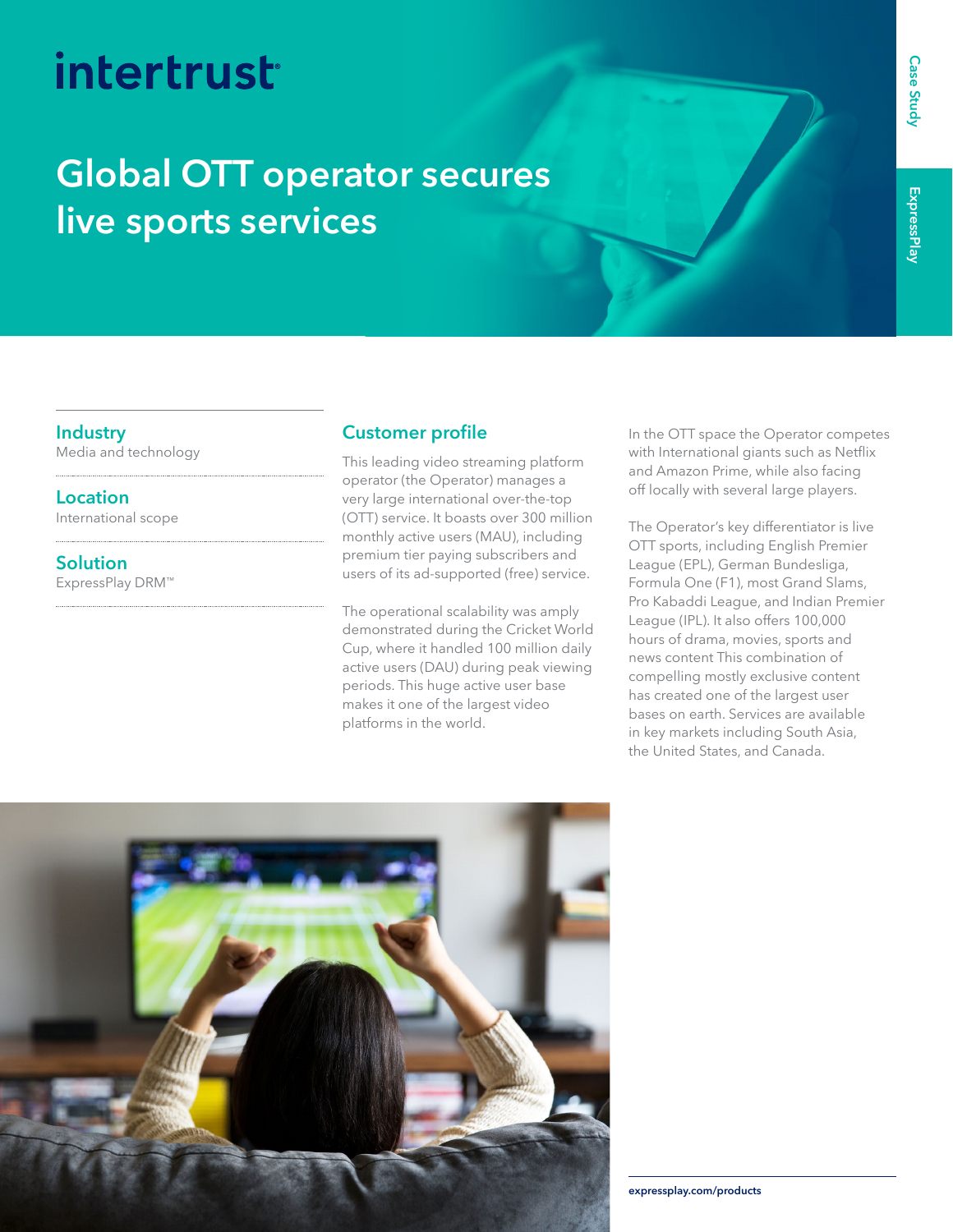#### **The challenge**

The Operator launched its OTT streaming service in 2015. Then, over the next several years, the operator faced operational and growth challenges in several areas, such as optimizing its content delivery network (CDN), developing a new customer relationship management (CRM) system and, not least, replacing its on-premise digital rights management (DRM) system with a cloud-based DRM service. The selection of a new DRM technology and software as a service (SaaS) provider was crucial to securing its streaming revenue and its future business success.

#### **Challenge highlights:**

- **Digital Rights Management (DRM)**  Migrate on premise content security to a cloud-based multi-DRM service.
- **• DRM Clients and Media Players** Migrate to native DRM clients and players for both Android and iOS devices, requiring a scalable and proven rights and key management cloud service
- **• Premium Content Licensing** Meet strict licensing and compliance rules set by content owners and MovieLabs, a jointly run industry lab that enables member studios to work together to understand new technologies and drive the right ones to adoption
- **• Protect Personal Information**  Protect the personal information and privacy of its subscribers to comply with the European General Data Protection Regulation (GDPR) and others like the California Consumer Privacy Act (CCPA).

These challenges demanded that the Operator choose a futureproof multi-DRM technology provider. It evaluated several potential multi-DRM service providers given the decision to move away from its existing on-premise system to a cloud-based service.

The Operator also considered building its own multi-DRM platform in-house. However, it quickly concluded such an endeavor would not be a viable longterm solution since an in-house multi-DRM technology would require major and continuous investments to stay ahead of the piracy threat curve while adapting to evolving rights holder requirements.

On top of this, there is the ever changing and fragmented device, OS and app platforms that operators need to support, including today's more than 63,000 different device profiles.

The vast majority of OTT operators today realize the economics and practicality of outsourcing content protection services to companies specializing in that field. Thus, Intertrust was charged with assuming this major responsibility.

The Operator's key differentiator is live OTT sports, which includes the English Premier League (EPL), German Bundesliga, Formula One (F1), most Grand Slams, Pro Kabaddi League, and Indian Premier League (IPL). It also offers 100,000 hours of drama, movies, sports and news content. This combination of compelling mostly exclusive content has created one of the largest user bases on earth, with services available in key markets including South Asia, the United States and Canada.

 $\overline{2}$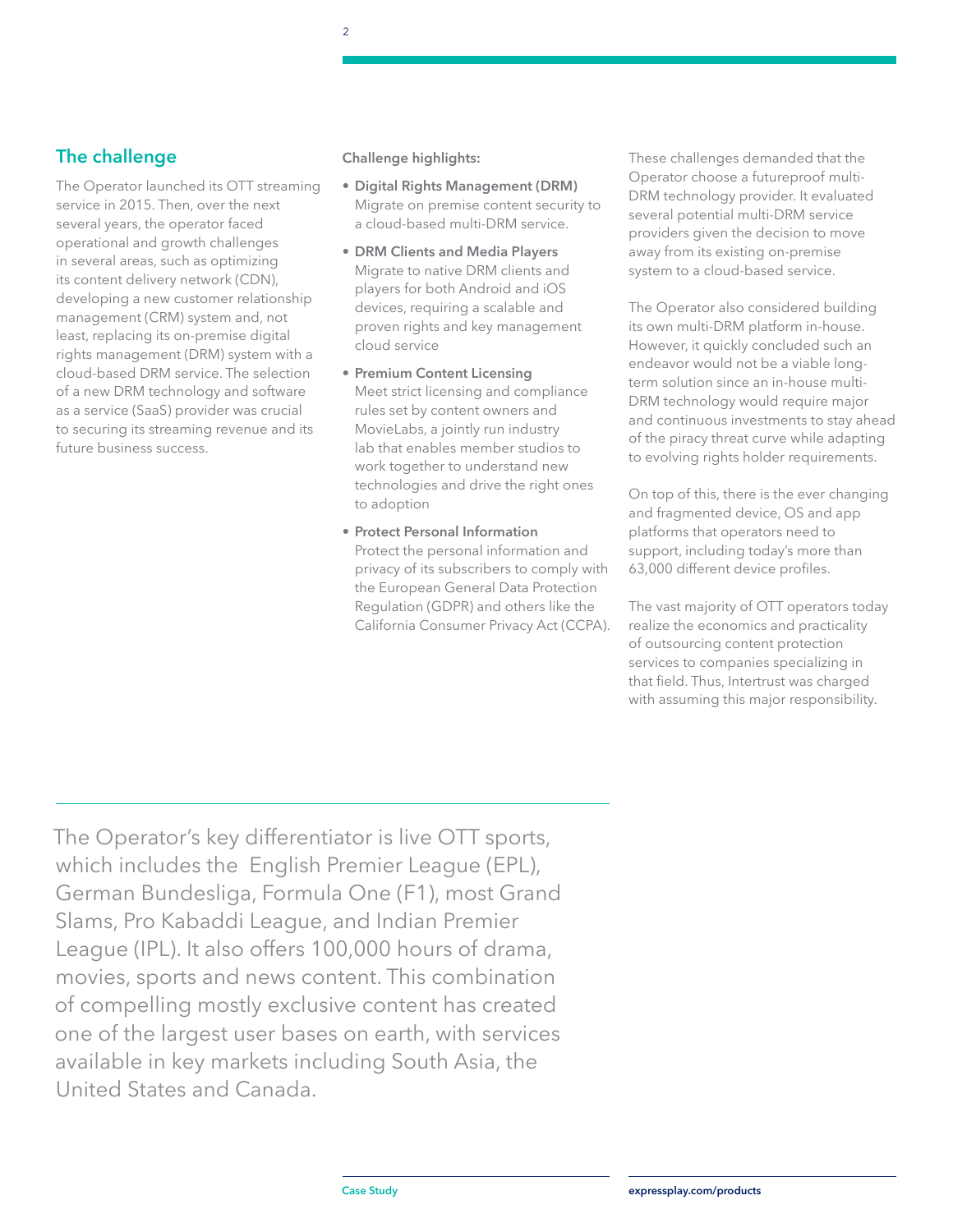#### **The solution**

The Operator sought a trusted partner with a proven track record in all areas of pay-TV and OTT content protection and security management.

After an extensive evaluation, Intertrust was selected to manage the transition to a cloud-based DRM service. Founded in 1990, Intertrust has a long track record in content protection and related security areas. Intertrust co-founded the openstandard Marlin DRM together with Panasonic, Philips, Samsung and Sony.

Intertrust's ExpressPlay DRM service, with its core technology based on Marlin DRM, is a key component of the ExpressPlay Media Security Suite. The suite offers complete end-toend protection including content key storage, content encryption, multi-DRM license delivery, and secure playback.

Intertrust implemented a smooth migration from the incumbent onpremise DRM system to the cloudbased ExpressPlay multi-DRM service. Support is provided for Google Widevine DRM on Android devices, making up the vast majority of the Operator's client devices, and Apple Fairplay Streaming for iOS clients.

ExpressPlay can target OTT devices with the appropriate native DRM client in a manner that provides complete transparency and interoperability to the operator backend systems.

The cloud-based ExpressPlay multi-DRM service provides a global footprint by using Amazon Web Services (AWS) infrastructure with regional redundancy and failover management, which enables a variety of low-latency, faulttolerant architectures. The ExpressPlay service is running on multiple regional AWS instances for this operator.

Thanks to the global cloud-based service infrastructure, the ExpressPlay DRM service scales to any operational requirements, especially important in order to support sudden active user bursts during major live sports events such as premier cricket and soccer matches.

With millions of viewers in Europe, the ExpressPlay Media Security Suite is GDPR compliant, and fully integrated with AWS MediaPackage—both were essential customer requirements.

The integration between Intertrust and MediaPackage is accomplished using the AWS-specified Secure Packager and Encoder Key Exchange (SPEKE) protocol.

Intertrust has a local team providing first line 24x7x365 technical support, backed by support staff across Asia and United States. Intertrust prides itself on giving its customers a premium level of support, with highly qualified engineers on hand to fast track customer requests.

Ultimately, the Operator selected Intertrust for its continuous investment in security R&D and commitment to staying ahead of the shifting threats of piracy. The company's R&D effort goes beyond DRM in related areas such as whiteCryption application shielding technology, which includes white box cryptography, code protection, and secure key management. In addition, the Seacert managed certificate and PKI service provides cryptographically secure identities for connected devices including in IoT applications.

Thanks to the global AWS infrastructure, the ExpressPlay multi-DRM service scales to any operational requirements, especially important to support sudden active user bursts during major live sports events. For example, the Operator's OTT platform registered an unprecedented 25.3 million concurrent viewers during a major live event in July 2019, beating the previous world record also held by the same operator.